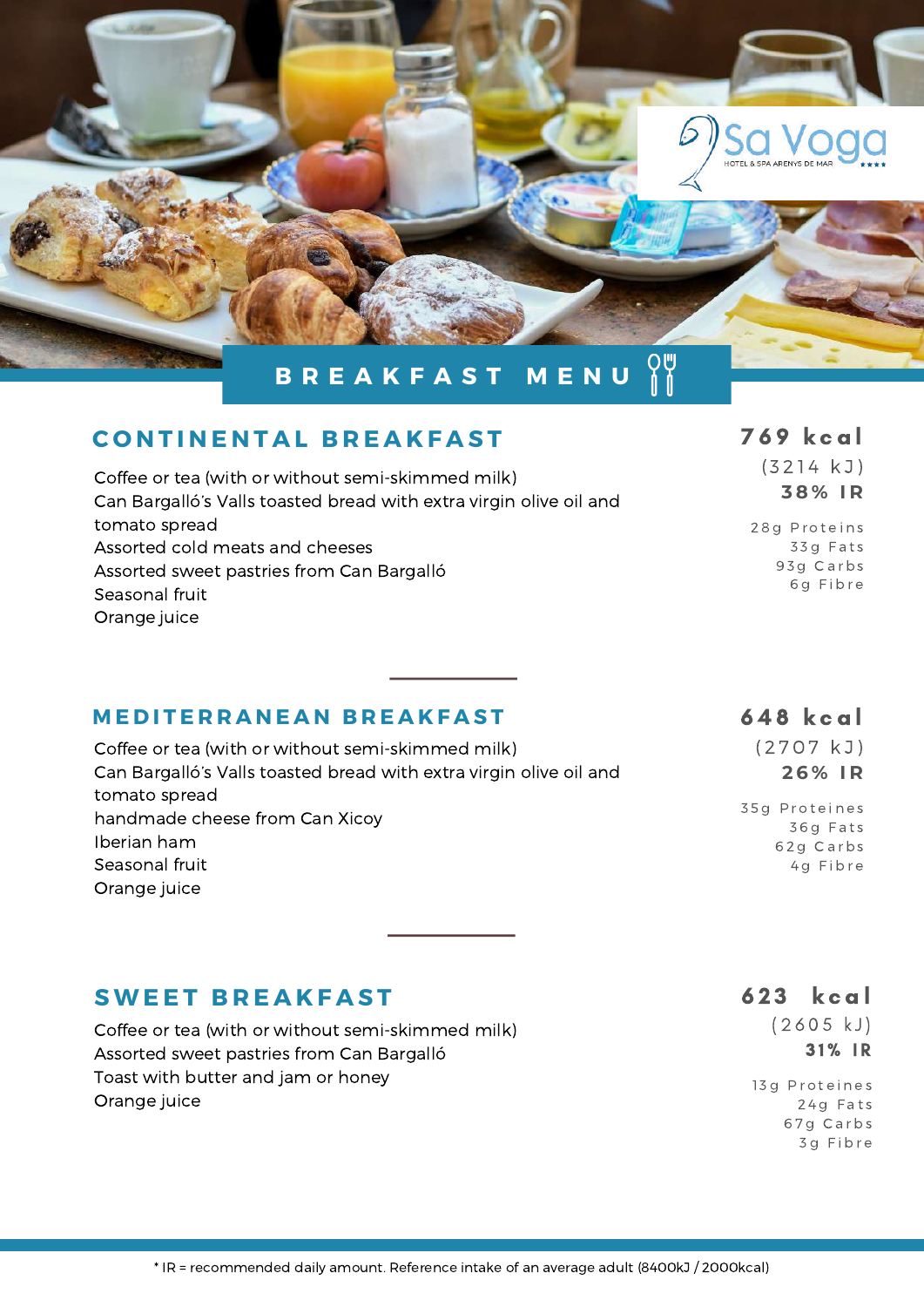

# **A T H L E T E ' S B R E A K F A S T**

Coffee or tea (with or without semi-skimmed milk) Yogurt or oat milk based oatmeal with a pinch of cinammon Avocado, tomato slices and hard-boiled egg slices on toasted cereal bread. Seasonal fruit Orange juice

#### 6 5 7 k c a l

32g Proteins 25g Fats 82g Carbs 11g Fibre

 $(2748 kJ)$ 3 3 % I R

 $(2670 kJ)$ 3 2 % I R

15 g Proteins 29g Fats 7 7 g C a r b s 11g Fibre

#### **V E G E T A R I A N B R E A K F A S T** 6 3 9 k c a l Coffee or tea with plant-based milk (oat, rice, almond or soy)

Avocado, tomato slices and extra virgin olive oil on toasted cereal bread Soy yogurt with assorted seeds Seasonal fruit Avocado and apple smoothie (2€ extra) Orange juice

#### **L I G H T B R E A K F A S T**

Coffee or tea (with or without semi-skimmed milk) Seasonal fruit Skimmed natural yogurt Toasted cereal bread with ham and soft cheese Orange juice

3 7 4 k c a l

 $(1565 kJ)$ 19% IR

20g Proteins 8g Fats 5 6 g C a r b s 6 g F i b r e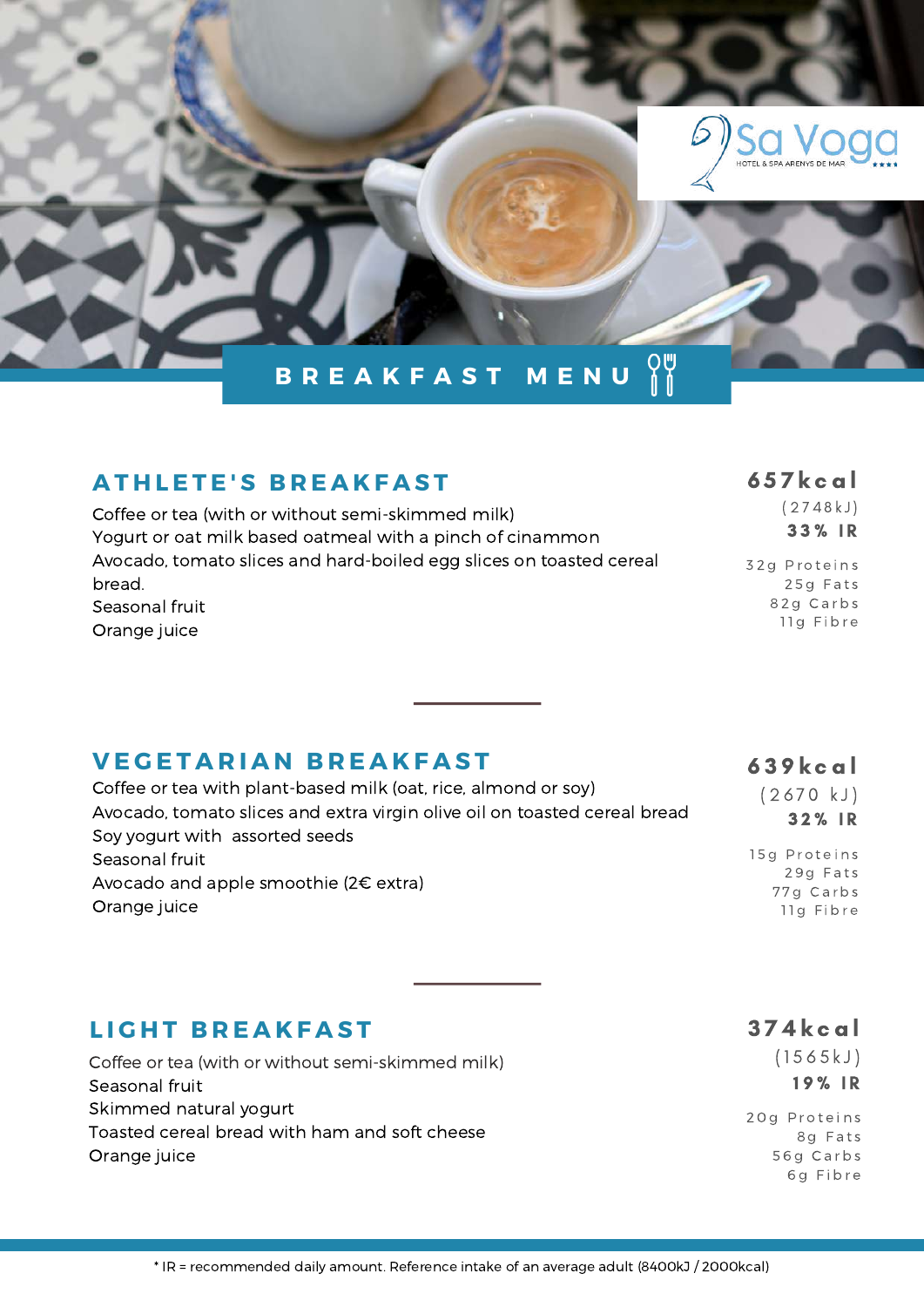

#### $E$  **N GLISH BREAKFAST** 541 k c al

| Coffee or tea (black or with semi-skimmed milk) |
|-------------------------------------------------|
| <b>Sausages</b>                                 |
| Bacon                                           |
| Beans with tomato                               |
| Scrambled eggs or omelette                      |
| Toast with butter                               |

# **NORDIC LOOK BREAKFAST** 533kcal

Coffee or tea (black or with semi-skimmed milk) Smoked salmon and soft cheese sandwich with sweet mustard dressing Natural yogurt with seeds or nuts Seasonal fruit

 $(2262 kJ)$ 2 7 % I R

27g Proteins 3 2 g F a t s 21g Carbs 1q Fibre

( 2 2 2 7 k J) 27% IR

26g Proteins 21g Fats 59q Carbs 13g Fibre

# $CHILDREN'S BREAKFAST$

Chocolate milk (Cola-Cao) Breakfast cereal (ChocoKrispies or Corn flakes) Mini croissants or sweet pastry from Can Bargalló Bread with extra virgin olive oil and ham Orange juice (2€ extra for freshly squeezed natural juice) 4 0 8 k c a l

 $(2112 kJ)$ 2 0 % I R

15g Proteins 11g Fats 61g Carbs 4g Fibre